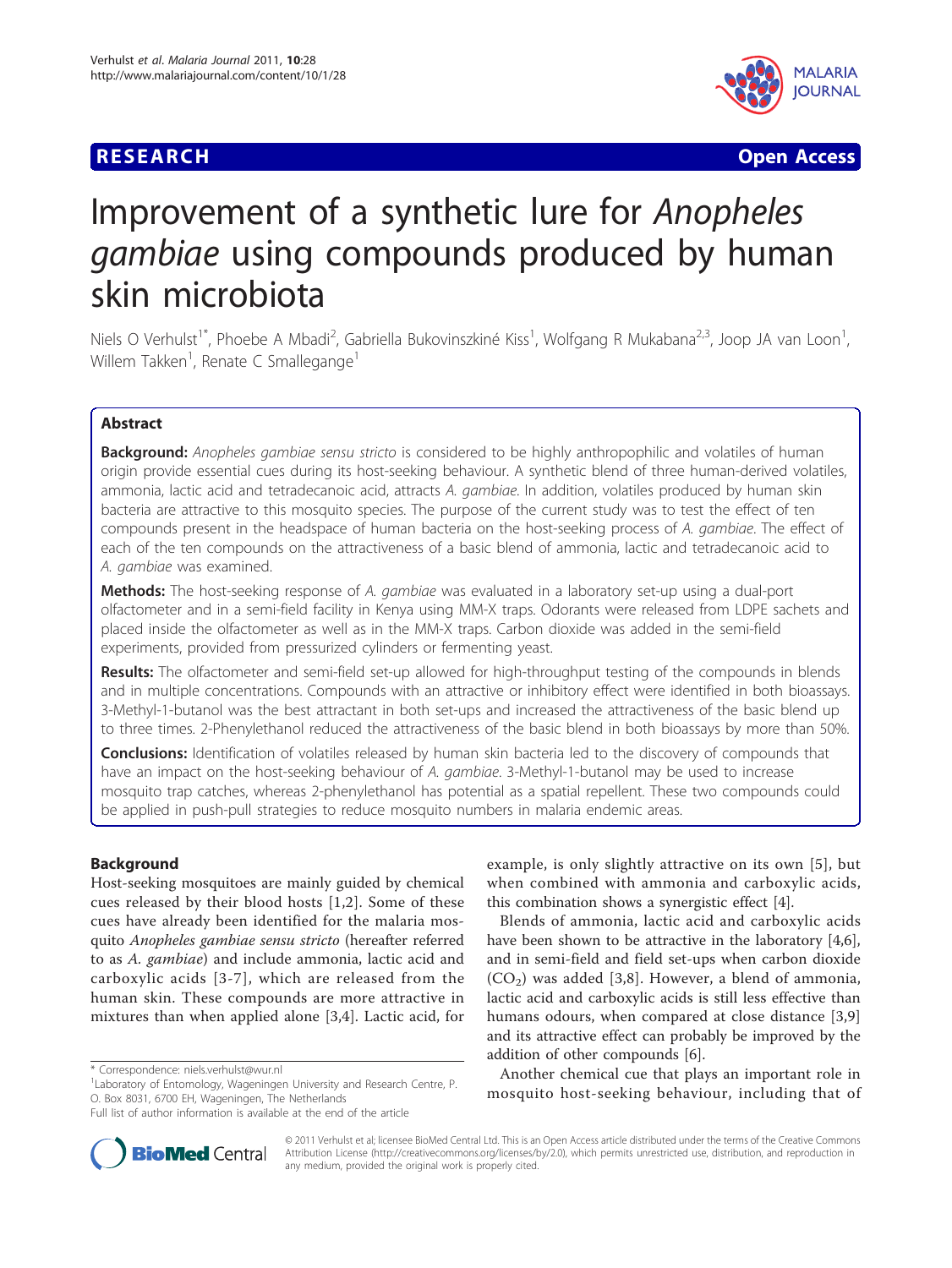A. gambiae, is  $CO<sub>2</sub>$  [[10](#page-7-0),[11](#page-7-0)]. In the field, trap catches increase when  $CO<sub>2</sub>$  is added to an odour blend  $[8,12-15]$  $[8,12-15]$ .

Humans are differentially attractive to mosquitoes [[16-21](#page-7-0)] and focusing on these differences can reveal new compounds that mediate the mosquito host-seeking process [\[20,21\]](#page-7-0). Analyses of human skin emanations, however, often result in hundreds of compounds [[22,23\]](#page-7-0), which makes identification of active compounds laborious, as each compound potentially may contribute to the overall attraction of the emanations. Recently it was shown that volatiles released by human foot bacteria grown in vitro attract A. gambiae [\[24\]](#page-7-0). Chemical analysis of the headspace collected from the cultures of these skin bacteria narrowed down the number of putative attractants to fourteen. A synthetic blend consisting of ten of these was attractive to A. gambiae [[24\]](#page-7-0), although not as attractive as the volatiles released by the skin bacteria themselves [ [[24](#page-7-0)], NO Verhulst, unpublished data]. In addition to this, when tested in semifield experiments in Kenya, traps baited with  $CO<sub>2</sub>$  and the blend of compounds did not catch more mosquitoes than the control traps baited with  $CO<sub>2</sub>$  [NO Verhulst, unpublished data]. Possibly the concentrations of the chemicals tested were too low to attract the mosquitoes from a distance or some of the compounds in the blend acted as inhibitors, masking the attractive effect of the other components in the blend.

The purpose of the current study was to test the effect of each of the ten compounds present in the headspace of human foot bacteria on the host-seeking process of A. gambiae. Compounds may be more attractive in mixtures than when applied alone [[4,](#page-7-0)[25](#page-8-0)] and therefore the effect of each of the ten selected compounds on the attractiveness of a blend of ammonia, lactic acid and tetradecanoic acid [[6](#page-7-0)] to A. gambiae was examined. Experiments were performed in an olfactometer and in a semi-field set-up to compare results obtained under laboratory and semi-field conditions.

## Methods

#### **Mosquitoes**

The Anopheles gambiae sensu stricto colony used for the laboratory experiments originated from Suakoko, Liberia. Mosquitoes have been cultured in the Laboratory of Entomology of Wageningen University, The Netherlands, since 1988 and received blood meals from a human arm twice a week. Adult mosquitoes were maintained in 30-cm cubic gauze-covered cages in climate-controlled chambers ( $27 \pm 1$ °C,  $80 \pm 5$ % RH, LD 12:12). They had access to a 6% (w/v) glucose solution on filter paper. Eggs were laid on wet filter paper and placed in tap water in plastic trays. Larvae were fed daily on Tetramin® baby fish food (Melle, Germany).

Pupae were collected daily and placed in 30-cm cubic cages for emergence.

The Anopheles gambiae sensu stricto colony at the Thomas Odhiambo campus of the International Centre of Insect Physiology and Ecology (ICIPE), Nyanza Province, western Kenya, was used for the semi-field assays. The colony originated from Mbita Point and has been cultured since 2001. Mosquitoes were fed three times a week on a human arm and larvae were reared in trays with filtered water from Lake Victoria. Adult mosquitoes had access to a 6% (w/v) glucose solution on filter paper. Eggs were laid on wet filter paper and placed in tap water in plastic trays. Larvae were fed daily on Tetramin® baby fish food (Melle, Germany). Pupae were collected daily and placed in 30-cm cubic cages for emergence.

#### Compounds

The ten compounds identified in previous experiments [[24\]](#page-7-0), were dispensed from sealed sachets ( $25 \times 25$  mm) of Low Density PolyEthylene sheet (LDPE; Audion Elektro, The Netherlands) [\[26\]](#page-8-0). Each sachet contained 100 μL of each of the ten diluted or undiluted compounds. In the laboratory experiments, compounds were tested in sachets of 0.20 mm sheet thickness and diluted in paraffin oil (Merck, Germany) (1:100; 1:1,000 or 1:10,000). In the semi-field experiments, compounds were tested undiluted in sachets of 0.20, 0.10 or 0.03 mm sheet thickness. The compounds 1-butanol, 2-methyl-1-butanol, 2-methylbutanal, 2-methylbutanoic acid, 3-hydroxy-2 butanone and 3-methylbutanoic acid were purchased from Sigma (Germany) and 2,3-butanedione, 3-methyl-1 butanol, 3-methylbutanol, 3-methylbutanal and 2-phenylethanol from Fluka (Germany). All compounds had purity levels between 95 and 99.8%.

For each of the ten compounds it was tested whether it increased or reduced mosquito catches of a basic blend of ammonia, L-(+)-lactic acid (henceforth termed lactic acid) and tetradecanoic acid [[6\]](#page-7-0) upon addition to the latter blend. Ammonia (100 μl of a 25% solution in water; analytical grade, Merck) and tetradecanoic acid (50 mg, >99%, Sigma) were released from separate LDPE sachets of 0.03 mm sheet thickness, while lactic acid (100 μl of a 88-92% aqueous solution, Riedel-de Haën) was released from a third LDPE sachet of 0.05 mm sheet thickness.

Carbon dioxide was added in the semi-field experiments as it has been shown to increase trap catches of A. gambiae under semi-field conditions [[14](#page-7-0),[27](#page-8-0)], NO Verhulst unpublished data]. Four compounds (2-methyl-1-butanol, 2-methylbutanal, 2-methylbutanoic acid and 3-methylbutanoic acid) were each tested with carbon dioxide (≥ 99.9%) provided from pressurized cylinders (Carbacid Investments Ltd., Kenya) (Table [1\)](#page-2-0) through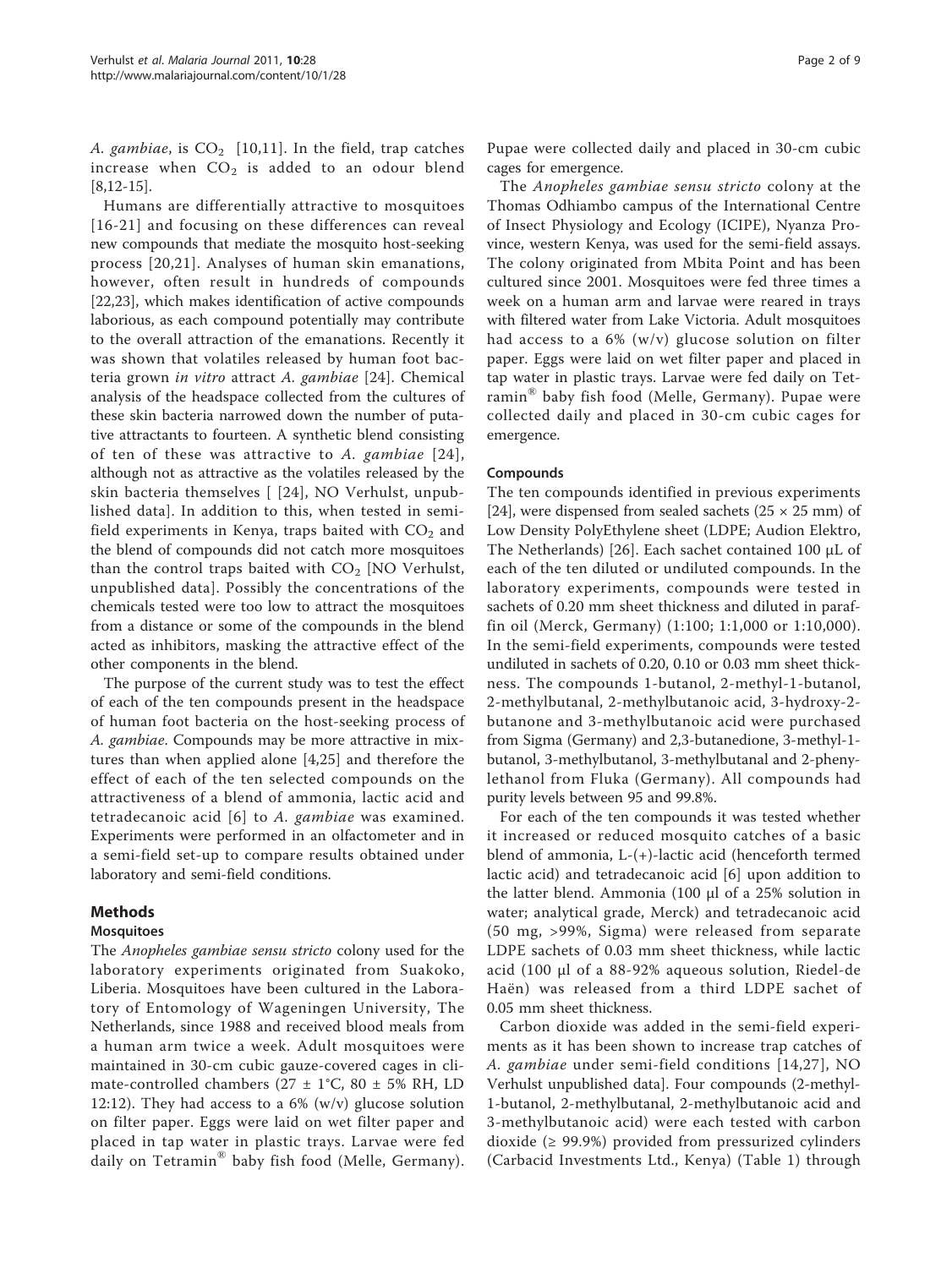| Compound              | <b>Dilution</b> | N   | <b>Treatment</b> | Control | $\chi^2$ -test (P-value) | <b>Effect</b>    |
|-----------------------|-----------------|-----|------------------|---------|--------------------------|------------------|
| 1-butanol             | 1:100           | 167 | 34               | 39      | 0.56                     |                  |
|                       | 1:1,000         | 160 | 23               | 38      | 0.05                     |                  |
|                       | 1:10,000        | 163 | 32               | 17      | 0.03                     | $^+$             |
| 2,3-butanedione       | 1:100           | 166 | 25               | 42      | 0.04                     |                  |
|                       | 1:1,000         | 166 | 25               | 39      | 0.08                     |                  |
|                       | 1:10,000        | 169 | 44               | 28      | 0.06                     |                  |
| 2-methyl-1-butanol    | 1:100           | 165 | 22               | 25      | 0.66                     |                  |
|                       | 1:1,000         | 164 | 24               | 45      | 0.01                     |                  |
|                       | 1:10,000        | 168 | 38               | 22      | 0.04                     | $\boldsymbol{+}$ |
| 2-methylbutanal       | 1:100           | 174 | 33               | 49      | 0.08                     |                  |
|                       | 1:1,000         | 172 | 13               | 22      | 0.13                     |                  |
|                       | 1:10,000        | 171 | 31               | 18      | 0.06                     |                  |
| 2-methylbutanoic acid | 1:100           | 167 | 49               | 25      | 0.01                     | $\! + \!\!\!\!$  |
|                       | 1:1,000         | 171 | 49               | 41      | 0.40                     |                  |
|                       | 1:10,000        | 166 | 38               | 43      | 0.58                     |                  |
| 3-hydroxy-2-butanone  | 1:100           | 168 | 21               | 29      | 0.26                     |                  |
|                       | 1:1,000         | 170 | 29               | 36      | 0.39                     |                  |
|                       | 1:10,000        | 170 | 36               | 17      | 0.01                     | $\! + \!\!\!\!$  |
| 3-methyl-1-butanol    | 1:100           | 163 | 29               | 31      | 0.80                     |                  |
|                       | 1:1,000         | 158 | 20               | 28      | 0.25                     |                  |
|                       | 1:10,000        | 157 | 41               | 25      | 0.048                    |                  |
| 3-methylbutanal       | 1:100           | 170 | 34               | 18      | 0.03                     | $^{+}$           |
|                       | 1:1,000         | 168 | 24               | 21      | 0.65                     |                  |
|                       | 1:10,000        | 172 | 16               | 16      | 1.00                     |                  |
| 3-methylbutanoic acid | 1:100           | 163 | 22               | 25      | 0.66                     |                  |
|                       | 1:1,000         | 161 | 33               | 24      | 0.23                     |                  |
|                       | 1:10,000        | 161 | 30               | 18      | 0.08                     |                  |
| 2-phenylethanol       | 1:100           | 162 | 24               | 30      | 0.41                     |                  |
|                       | 1:1,000         | 167 | 15               | 40      | < 0.001                  |                  |
|                       | 1:10,000        | 155 | 11               | 25      | 0.02                     |                  |

<span id="page-2-0"></span>

|  |  |  |  | Table 1 Response of Anopheles gambiae in an olfactometer to compounds identified in bacterial headspace samples |  |  |  |  |  |
|--|--|--|--|-----------------------------------------------------------------------------------------------------------------|--|--|--|--|--|
|--|--|--|--|-----------------------------------------------------------------------------------------------------------------|--|--|--|--|--|

The ten test compounds were applied in three dilutions (1:100; 1:1,000; and 1:10,000) in LDPE sachets. The effect of the compounds on mosquito behaviour was examined by adding them individually to the attractive basic blend (treatment) and to test this combination against the basic blend (control). N = number of mosquitoes released. The effect (E) of the compound tested on the 'attractiveness' of the basic blend is indicated:  $+$  = significant increase of mosquito catches compared to the control, - = significant reduction of mosquito catches compared to the control.

silicone tubing  $(Ø 7$  mm; Rubber B.V., The Netherlands) connected to the Luer connection at the underside of the trap's top lid. The carbon dioxide was released at a rate of 500 ml/min regulated by a flow meter (Sho-Rate; Brooks Instruments, The Netherlands). The other six compounds (1-butanol, 2,3-butanedione, 3-hydroxy-2 butanone, 3-methyl-1-butanol, 3-methylbutanal and 2-phenylethanol) were each tested with yeast-produced  $CO<sub>2</sub>$  (Table 1) as described by Smallegange et al [[28](#page-8-0)]. Carbon dioxide was produced by mixing 17.5 g of dry yeast (Angel Instant Dry Yeast Co. Ltd., China), 250 g sugar (Sony Sugar, South Nyanza sugar Co. Ltd., Kenya) and 2.0 L tap water in a plastic bottle of 3 L, which results in a release rate of approximately 135 ml/min. Mixing took place 30 minutes before mosquitoes were released, at ambient temperature, until the dry yeast was dissolved.

The bottles were connected to the MM-X traps (American Biophysics Corp., USA) [\[29](#page-8-0)] using the original MM-X tubing (micron filter and orifice removed) and the Luer connection at the underside of the trap's top lid. The connections were sealed by Teflon tape to prevent leakage of carbon dioxide.

#### Olfactometer experiments

A three layer dual-port olfactometer [[30\]](#page-8-0) was used to evaluate host-seeking responses of female mosquitoes to the ten compounds identified in a previous study [[24](#page-7-0)]. Pressurized air was charcoal-filtered, humidified, and passed through two poly-methyl-methyl-acrylaat (PMMA or Perspex) mosquito trapping devices equipped with funnels [[31](#page-8-0)], which were linked to both ports (diameter 5 cm, 25 cm apart) of the olfactometer. The air entered the flight chamber  $(1.50 \times 0.50 \times 0.50 \text{ m})$  at a speed of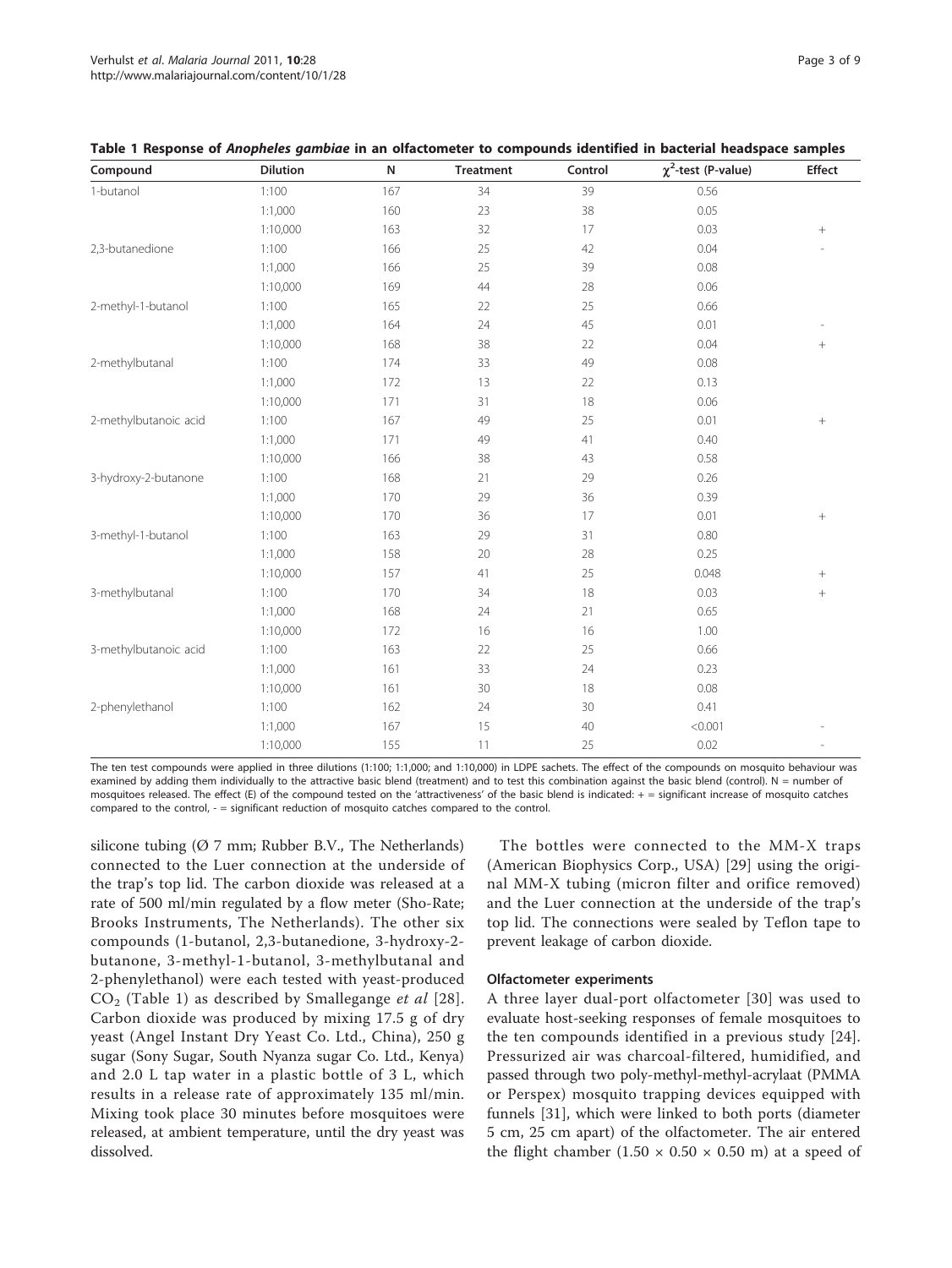$0.21 \pm 0.02$  m/s. Temperature and humidity were recorded using data loggers (MSR145S, MSR Electronics GmBH, Switzerland). Temperature of the air entering the two trapping devices was  $27.0 \pm 1.2$ °C, and relative humidity was above 80%. The air temperature in the flight chamber was  $25.8 \pm 0.7$ °C and relative humidity was  $77.3 \pm 8.6$ %. The experimental room was maintained at a temperature of  $25.8 \pm 0.8$ °C and a relative humidity of  $64.5 \pm 5.1\%$ .

Experiments were prepared and performed according to the methods described by Smallegange et al [\[4](#page-7-0)]. For each test 30 female mosquitoes of 5-8 d old, which had been provided a mating opportunity and not been offered a blood meal, were selected 14-18 h before the experiment and placed in a cylindrical release cage (d =  $8$  cm,  $l = 10$  cm) with access to tap water from damp cotton wool. The experiments were performed during the last 4 h of the scotophase, when A. gambiae females are known to be highly responsive to host odours [[32,33\]](#page-8-0).

As another study in the olfactometer had found that undiluted compounds produced inhibitory effects, possibly because of the resulting high concentrations in the olfactometer flight compartment (G Bukovinszkiné Kiss and RC Smallegange, unpublished data), the compounds tested were diluted 1:100; 1:1,000 or 1:10,000 in paraffin oil. Each diluted solution of the volatile compounds was contained in a LDPE sachet and placed in the trapping device together with the three sachets, each containing one component of the basic blend (ammonia, lactic acid, tetradecanoic acid). The control trap was baited with the sachets making up the basic blend and one LDPE sachet containing 100 μl paraffin oil. All sachets were suspended by a hook as described before [[24](#page-7-0)]. Clean air was tested against clean air, to test the symmetry of the system and to determine the mosquito response when no odour stimulus was present. The attractiveness of the basic blend was established by testing the three LDPE sachets containing ammonia, lactic acid and tetradecanoic acid against three sachets of the same size and sheet thickness, one empty and two filled with distilled water.

In each trial, test odours were released in the air stream before a group of mosquitoes was set free from a cage which was placed at the downwind end of the flight chamber, 1.50 m from the two ports. After 15 minutes mosquitoes that entered each of the two trapping devices were counted after anaesthesia with  $CO<sub>2</sub>$ . Each trial started with a fresh batch of mosquitoes, clean trapping devices, and new stimuli. Surgical gloves were worn by the researcher at all times to avoid contamination of equipment with human volatiles.

The sequence of test odours was randomized on the same day, between days and between the three layers of

the olfactometers. Each treatment was repeated six times and test stimuli were alternated between right and left ports in different replicates to rule out any positional effects.

#### Semi-field experiments

Semi-field experiments were conducted at the Thomas Odhiambo campus of ICIPE, Kenya. Experiments were conducted as described before [[27\]](#page-8-0) in a greenhouse with a glass-panelled roof and gauze-covered side walls. Inside, sand covered the floor and a large mosquitonetting cage (11  $\times$  7  $\times$  2.5 m; mesh width 3 mm) was suspended from the ceiling to the floor. Four MM-X traps (American Biophysics Corp., USA) [[29\]](#page-8-0) were placed in the corners of the greenhouse (Figure 1), with the odour outlet positioned 15 cm above ground level [[14,15\]](#page-7-0). MM-X traps were used because they have a high discriminatory power [\[14](#page-7-0)].

For each test 200 female mosquitoes, 3-6 d old that had been held together with male mosquitoes to allow mating and that had not received a blood meal, were selected 8 h before the experiments. Mosquitoes were placed in a 1 L (d = 11-13 cm, h = 15 cm) cup, covered by mosquito netting, and were offered water-moistened cotton wool only. Every test night, the mosquitoes were released from the centre of the greenhouse at 8.00 pm. At 6.30 am the following morning traps were collected and placed in a freezer, after which mosquitoes were counted. Every afternoon the mosquitoes remaining in the greenhouse were captured and the sand in the greenhouse moistened to prevent dust formation and to lower the temperature. Surgical gloves were worn by the researcher to avoid contamination of equipment with human volatiles.

Each of the four traps in the greenhouse was provided with  $CO<sub>2</sub>$  (either from a cylinder or yeast-produced) and

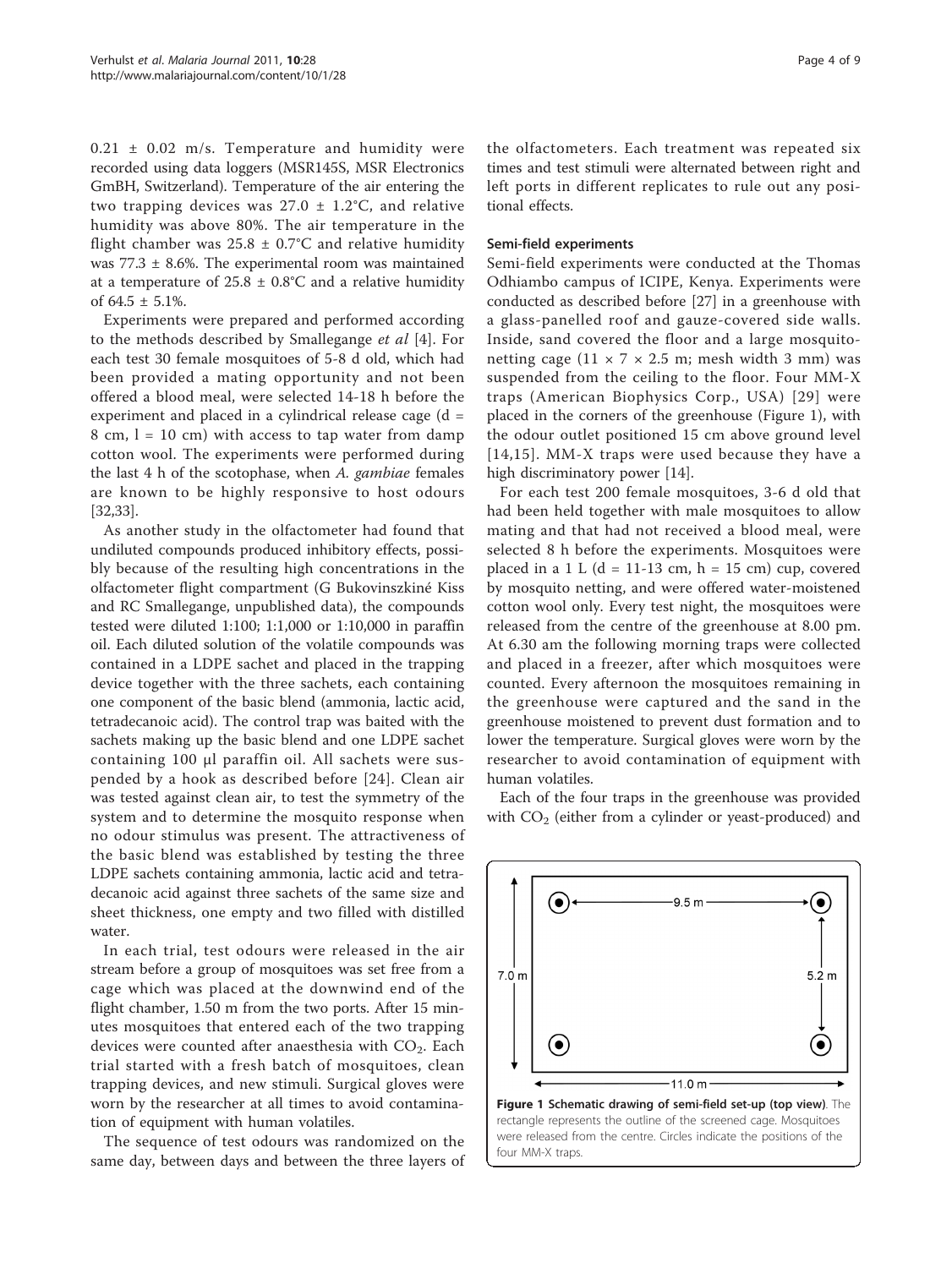the basic blend released from three LDPE sachets containing either ammonia, lactic acid or tetradecanoic acid (see above). Three traps were provided with LDPE sachets containing the compound to be tested, each in a sachet of different thickness to test various release rates. Sachets were used with a sheet thickness of either 0.03 mm, 0.10 mm or 0.20 mm and release rates were measured by weighing (laboratory: AC100, Mettler, Germany; semi-field, A200S Sartorius, Germany; accuracy both 0.1 mg) the sachets before and after the experiments [[26\]](#page-8-0). LDPE sachets were suspended by hooks in the black tube of the MM-X trap [[24](#page-7-0)]. Treatments and traps were randomized over the four positions to complete 3 series of a  $4 \times 4$  Latin square in 12 nights.

A data logger (TinyTag Ultra, model TGU-1500, INTAB Benelux, The Netherlands) recorded temperature and humidity during the experiments in the middle of the screenhouse, every ten minutes. During the nights of the semi-field experiments (March - September 2009), the average temperature was  $23.6 \pm 2.6^{\circ}$ C and the average relative humidity 71.5 ± 18.4%.

## **Statistics**

To test whether the release rates of each compound varied exponentially with LDPE sheet thickness as described by Torr et al [[26\]](#page-8-0), the release rates of each compound and the LDPE thickness were fitted to an exponential regression line (Genstat, release 12.1).

For each two-choice test in the olfactometer a  $\chi^2$ -test was used to analyze whether the total (i.e. sum of all replicates) number of mosquitoes that was trapped in the treatment trapping device and the total number that was trapped in the control trapping device differed from a 1:1 distribution ( $P < 0.05$ ).

A Generalized Linear Model (GLM, Binomial, logit link function, dispersion estimated) was used to investigate the relative attractiveness of each combination of odours tested in the traps in the semi-field experiments, expressed as the number of mosquitoes caught in one of the traps divided by the total number of mosquitoes trapped in all four traps during each experimental night [[16,](#page-7-0)[34\]](#page-8-0). Two-sided t-probabilities were calculated to test pairwise differences between proportions. Effects were considered to be significant at  $P < 0.05$ . For each series of 12 nights in which a compound was tested, the effect of  $CO<sub>2</sub>$  source, trap location, temperature and humidity on mosquito catches was tested and fitted as parameters in the GLM model when significant. Another GLM (Binomial, logit link function, dispersion estimated) was used to test the effect of  $CO<sub>2</sub>$  source (cylinder or yeastproduced) on catches of traps baited with the basic blend alone.

## **Results**

## Olfactometer experiments

The results of the olfactometer experiments in which no odour stimuli were placed in either of the trapping devices showed that the olfactometer was symmetrical in all three layers ( $\chi^2$ -test, d.f. = 1, P > 0.05). Trapping devices baited with the basic blend caught significantly more mosquitoes than trapping devices baited with LDPE sachets with water alone  $(\chi^2$ -test, d.f. = 1, P < 0.001). These results are in accordance with previous experiments [[6\]](#page-7-0).

Of the ten compounds tested, five compounds (1 butanol, 2-methylbutanoic acid, 3-hydroxy-2-butanone, 3-methyl-1-butanol and 3-methylbutanal) increased the number of mosquitoes caught in the trapping devices baited with the basic blend compared to the trapping devices baited with the basic blend alone (Table [1;](#page-2-0)  $\chi^2$ test, d.f. = 1,  $P$  < 0.05). This depended, however, on the concentration tested (Table [1](#page-2-0)). Three compounds (2-methyl-1-butanol, 2,3-butanedione and 2-phenylethanol) caused fewer mosquitoes to enter the trapping devices compared to the trapping devices baited with the basic blend alone, dependent on the concentration tested (Table [1](#page-2-0);  $\chi^2$ -test, d.f. = 1, P < 0.05). 2-Phenylethanol was the only compound that reduced the number of mosquitoes caught in the trapping devices with the basic blend at the two lowest concentrations tested (Table [1](#page-2-0);  $\chi^2$ -test, d.f. = 1, 1:1,000 P < 0.001 and 1:10,000 P = 0.02). A concentration of 1:1,000 of 2-methyl-1-butanol reduced the number of mosquitoes caught in the trapping devices baited with the basic blend ( $\chi^2$ -test, d.f. = 1, P < 0.05), whereas a concentration of 1:10,000 of this compound led to an increased number of mosquitoes caught (Table [1](#page-2-0)).

## Semi-field experiments

An exponential correlation was found between LDPE thickness and release rates of six of the ten compounds tested (Table [2](#page-5-0)). The  $CO<sub>2</sub>$  source used (pure  $CO<sub>2</sub>$  from a pressurized cylinder or  $CO<sub>2</sub>$  produced by fermenting yeast) had no significant effect on trap catches (GLM, d.f.  $= 1$ ,  $P = 0.96$ ). The spatial position of the trap in the greenhouse had a significant effect on the trap catches of all compounds tested (Table [3;](#page-5-0) GLM, d.f. = 3,  $P < 0.05$ ), except in the case of 2-methyl-1-butanol (GLM,  $d.f. = 3$ ,  $P = 0.54$ ), and was therefore included in the GLM model. Treatment had a significant effect on trap catches with 2,3-butanedione, 3-hydroxy-2-butanone, 3-methyl-1 butanol, 3-methylbutanoic acid or 2-phenylethanol (Table [3](#page-5-0); GLM, d.f. = 3,  $P < 0.05$ ).

Traps to which either 2,3-butanedione, 3-methyl-1 butanol or 3-methylbutanoic acid was added caught significantly more mosquitoes than traps baited with the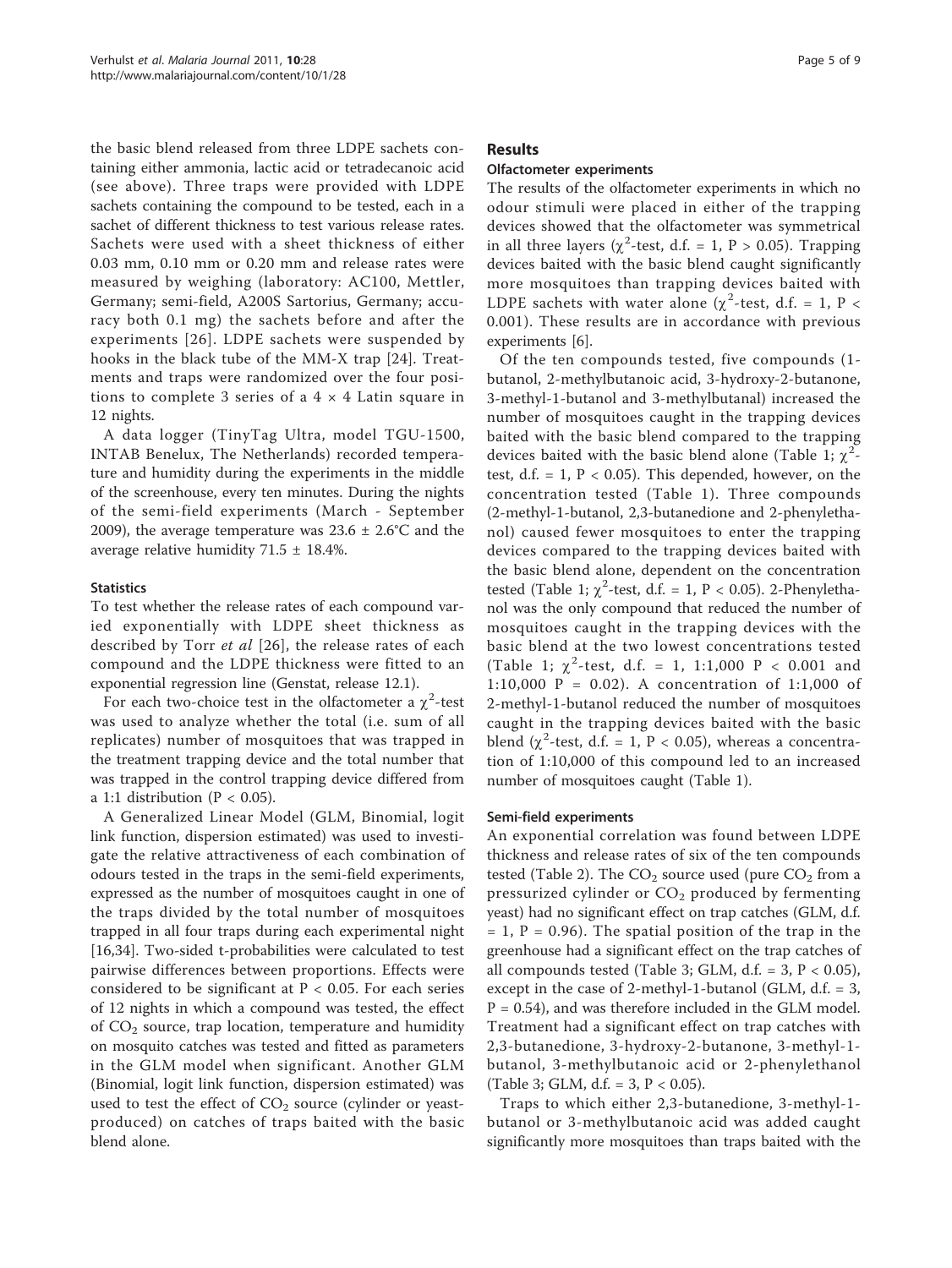|                       |       |         | Exponential regression parameters $A + B^*(R^X)$ |           |              |  |  |  |
|-----------------------|-------|---------|--------------------------------------------------|-----------|--------------|--|--|--|
|                       | $R^2$ | P-value | А                                                | в         | R            |  |  |  |
| 1-butanol             | 12.8  | 0.06    | 0.00036                                          | 0.0200    | 5.22E-18     |  |  |  |
| 2.3-butanedione       | 64.3  | < 0.001 | 0.00387                                          | 0.0975    | 5.28E-13     |  |  |  |
| 2-methyl-1-butanol    |       | 0.46    | $-0.00042$                                       | 0.0052    | 1.49E-12     |  |  |  |
| 2-methylbutanal       | 31.7  | < 0.01  | 0.00709                                          | 0.0595    | 6.96E-13     |  |  |  |
| 2-methylbutanoic acid | 2.6   | 0.26    | 0.01020                                          | 9.585E-19 | $6.275E+79$  |  |  |  |
| 3-hydroxy-2-butanone  | 58.7  | < 0.001 | 0.000242                                         | 0.0122    | 1.27F-19     |  |  |  |
| 3-methyl-1-butanol    | 61.7  | < 0.001 | 0.0003722                                        | 8.561     | 2.307-125    |  |  |  |
| 3-methylbutanal       | 33.8  | < 0.001 | 0.00745                                          | 0.0495    | 2.88E-11     |  |  |  |
| 3-methylbutanoic acid |       | 0.85    | 0.01007                                          | 3.244E-19 | 5.125E+79    |  |  |  |
| 2-phenylethanol       | 35.3  | 0.001   | 0.001333                                         | 3.12E-19  | $6.80E + 80$ |  |  |  |

<span id="page-5-0"></span>Table 2 Correlation between LDPE thickness and release rate of bacterial volatiles as determined by weight loss of the LDPE sachets

The release rate of each compound (Y, g/night) was fitted by an exponential regression model (A + B\*(R<sup>X</sup>); X = LDPE thickness, mm) [[26](#page-8-0)]. R<sup>2</sup> = coefficient of determination.

<sup>1</sup> Residual variance exceeds variance of response variate.

basic blend and  $CO<sub>2</sub>$  alone, depending on the sachet sheet thickness used to release the test compound from (Table 3; GLM, d.f. = 3,  $P < 0.05$ ). Traps baited with either 2-methylbutanal, 3-hydroxy-2-butanone, 3-methylbutanoic acid or 2-phenylethanol and the basic blend and  $CO<sub>2</sub>$  caught significantly fewer mosquitoes than traps with the basic blend and  $CO<sub>2</sub>$ , depending on the sachet sheet thickness used to apply the test compound (Table 3; GLM, d.f.  $= 3$ ,  $P > 0.05$ ). 2-Phenylethanol was the only compound that reduced trap catches independent of the LDPE thickness tested, compared to the number of mosquitoes caught by traps to which no 2-phenylethanol was added (Table 3; GLM, d.f. = 3,  $P < 0.05$ ).

## **Discussion**

The identification of volatiles produced by human skin bacteria narrows down the number of putative mosquito

attractants emitted by humans [[24\]](#page-7-0). The three-layer olfactometer and semi-field system allowed for highthroughput testing of these volatiles. Of the 10 compounds identified in the headspace of the human foot bacteria many caused a behavioural response of A. gambiae in both olfactometer and semi-field experiments, with an attractive or inhibitory effect, dependent on the compound and concentration tested.

Eight out of the 10 compounds tested in the olfactometer had a significant effect on the number of mosquitoes caught when compared with the numbers attracted to the basic blend only. Six of these significantly increased the number of mosquitoes caught with the basic blend when tested at a specific concentration. In the semi-field system, six out of the ten compounds tested had a significant effect on the trap catches when combined with  $CO<sub>2</sub>$  and the basic blend and tested against  $CO<sub>2</sub>$  and the basic blend alone.

Table 3 Mean trap catches of Anopheles gambiae in a semi-field set-up to compounds identified in bacterial headspace samples

|                        |         |         | <b>BB</b>      | 0.03             |                          | 0.10            |                          | 0.20           |                          |
|------------------------|---------|---------|----------------|------------------|--------------------------|-----------------|--------------------------|----------------|--------------------------|
| Compound               |         | т       | Mean $\pm$ SE  | Mean $\pm$ SE    | Е                        | Mean $\pm$ SE   | E.                       | Mean $\pm$ SE  | Е                        |
| 1-butanol              | < 0.001 | 0.10    | $38.4 \pm 6.7$ | $47.0 + 9.5$     |                          | $37.4 \pm 6.7$  |                          | $28.6 \pm 4.9$ |                          |
| 2.3-butane-dione       | < 0.001 | 0.02    | $29.0 \pm 4.4$ | $29.5 \pm 6.3$   |                          | $55.2 \pm 14.4$ | $^{+}$                   | $30.0 \pm 7.2$ |                          |
| 2-methyl-1-butanol     | 0.54    | 0.20    | $24.9 \pm 4.3$ | $23.2 \pm 2.8$   |                          | $22.6 \pm 3.5$  |                          | $33.4 \pm 6.3$ |                          |
| 2-methyl-butanal       | 0.04    | 0.07    | $29.6 \pm 4.7$ | $18.4 \pm 3.3$ - | $\overline{\phantom{a}}$ | $30.1 \pm 5.2$  |                          | $23.3 \pm 3.9$ |                          |
| 2-methyl-butanoic acid | 0.001   | 0.93    | $19.6 \pm 3.1$ | $19.0 + 4.6$     |                          | $18.0 \pm 3.9$  |                          | $20.1 + 4.3$   |                          |
| 3-hydroxy-2-butanone   | < 0.001 | < 0.001 | $44.0 \pm 9.3$ | $52.8 \pm 6.4$   |                          | $33.3 \pm 5.8$  | $\overline{\phantom{a}}$ | $27.8 \pm 4.3$ | $\overline{\phantom{a}}$ |
| 3-methyl-1-butanol     | < 0.001 | < 0.001 | $19.1 \pm 3.3$ | $29.1 + 6.2$     |                          | $61.3 \pm 9.6$  | $^{+}$                   | $79.8 + 6.4$   | $+$                      |
| 3-methyl-butanal       | 0.007   | 0.670   | $25.8 \pm 7.2$ | $22.3 \pm 3.6$   |                          | $24.4 \pm 7.1$  |                          | $18.9 \pm 2.3$ |                          |
| 3-methyl-butanoic acid | < 0.001 | < 0.001 | $32.4 \pm 4.1$ | $11.9 \pm 0.8$   | $\overline{\phantom{a}}$ | $58.0 \pm 5.8$  | $^{+}$                   | $13.0 \pm 1.9$ | $\sim$                   |

All traps were provided with CO<sub>2</sub> and the basic blend (BB). To three traps a LDPE sachet of different thickness (0.03 mm, 0.10 mm or 0.20 mm) was added containing one of the 10 test compounds. The effect of trap location (L) and treatment (T) on the mean number of mosquitoes caught per night (± standard error) is given (GLM,  $y =$  location\* $x_1 +$  treatment\* $x_2$ , P-values given). The effect of the compound tested on the 'attractiveness' of the BB is indicated: + = significant increase of mosquito catches compared to the BB,  $-$  = significant reduction compared to the BB (GLM,  $P < 0.05$ ).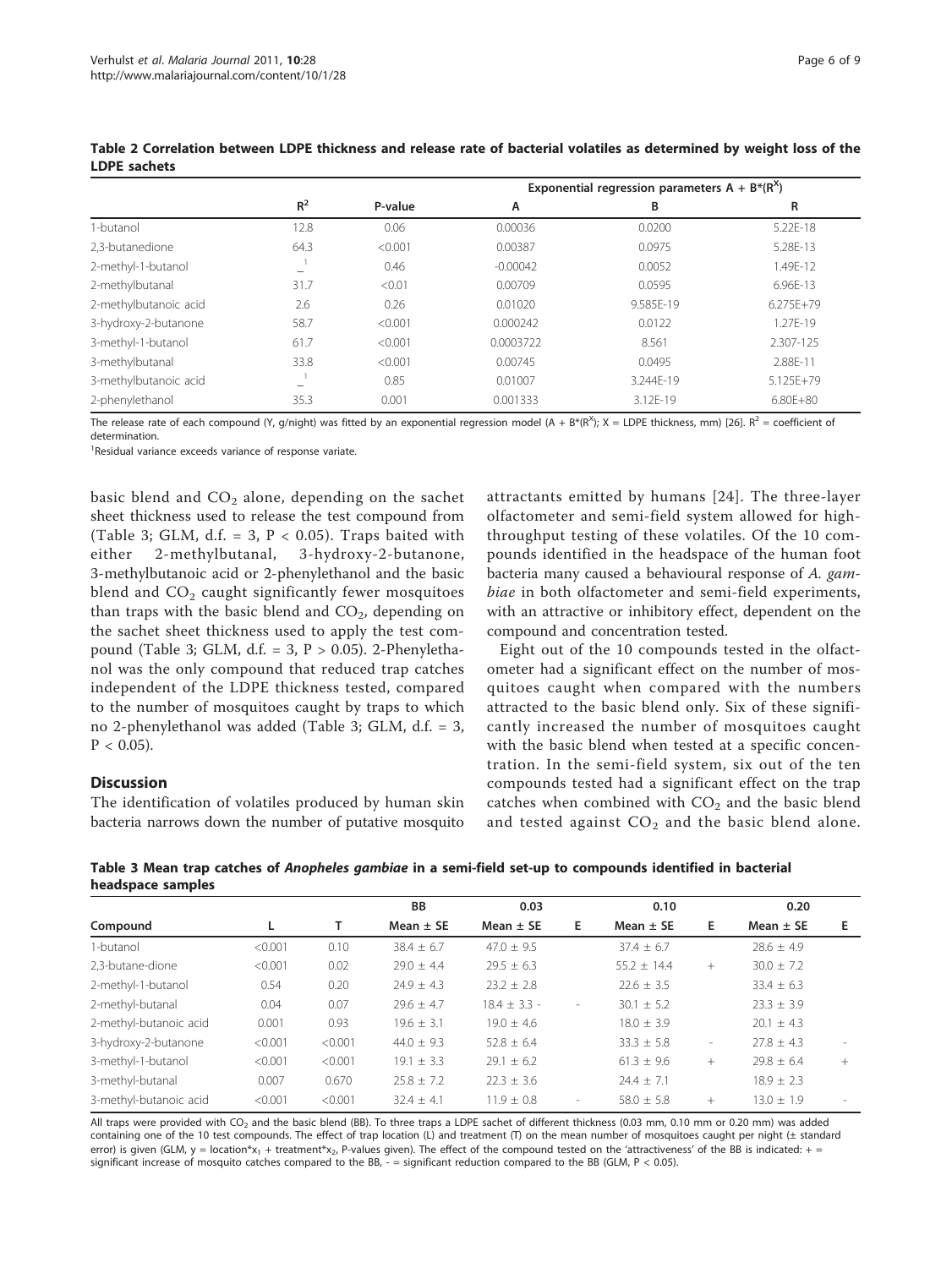At certain concentrations, three of these compounds increased the 'attractiveness' of the basic blend combined with  $CO<sub>2</sub>$ .

The differences between the olfactometer and semifield results indicate that probably the concentration at which each compound is tested has an important effect on the response of A. gambiae. This has also been observed in previous experiments with A. gambiae in laboratory and (semi-)field experiments [[2-6](#page-7-0),[35\]](#page-8-0). As has been mentioned previously [\[6\]](#page-7-0), it is difficult to estimate and compare the concentrations of the volatiles in the odour blends tested as encountered by the mosquitoes in the two different bioassays. The different results obtained with 2,3-butanedione, 3-hydroxy-2-butanone and 3 methylbutanal in the two bioassays show this clearly. This underlines the importance of control over the concentration tested and testing more than three concentrations in future experiments is likely to provide a better understanding of the effect of each compound [[4\]](#page-7-0). Entrainment of volatiles that are released in the olfactometer and semi-field set-ups and determining the concentration of the volatiles by gas chromatography-mass spectrometry (GC-MS) will allow calculation of the average volatile concentrations encountered by the mosquitoes. The average concentrations will depend on: distance from the odour source (H Beijleveld, unpublished data), prevailing wind direction and speed in the semi-field set-up, temperature and humidity [[26](#page-8-0)]. It is likely that the average odorant concentrations as used in the present olfactometer study were lower than those used in the semi-field facility [[26](#page-8-0)]. Rather than average concentrations, however, instantaneous flux values resulting from encountering of volatile packages, are relevant for understanding orientation behaviour [[36\]](#page-8-0). Notwithstanding the current lack of information on behaviourally active odour concentrations in both assay systems, previous work on the impact of aliphatic carboxylic acids on A. gambiae behaviour has shown that the pathway of odour discovery as used in these studies is valid, as several compounds that were attractive in the laboratory also proved attractive in the (semi-)field, even though volatile fluxes in the two bioassays were probably different since different release methods were used [\[6,3](#page-7-0)].

Of four compounds (1-butanol, 2-methyl-1-butanol, 2 methylbutanoic acid and 3-methylbutanoic acid) the release rates from the LDPE sachets in the semi-field experiments was very low or the variation too high to find a significant correlation with LDPE sheet thickness (Table [2\)](#page-5-0), even though LDPE material was used in an attempt to standardise the release rate of each of the candidate compounds [[31](#page-8-0)]. The use of LDPE tubes is expected to reduce variation in the release rate, depending on the compound tested [\[26\]](#page-8-0), while the use of nylon strips or open glass vials might increase the release of compounds [[37](#page-8-0)].

2-Methylbutanal reduced the attractiveness of the basic blend in the semi-field system at the highest concentration tested. In the olfactometer, the highest concentration also reduced the number of mosquitoes caught, although the effect was marginally significant (Table [1](#page-2-0),  $P = 0.08$ ). 2-Phenylethanol clearly inhibited mosquito attraction exerted by the basic blend as its addition reduced the number of mosquitoes caught by more than 50% in both bioassays. Future experiments with 2-phenylethanol may elucidate its potential as a spatial repellent for personal or household protection.

3-Methyl-1-butanol increased the number of mosquitoes caught with the basic blend in both experimental set-ups when tested at the lowest concentrations. In the semi-field, traps baited with 3-methyl-1-butanol applied in a LDPE sachet of 0.10 mm sheet thickness together with the basic blend and  $CO<sub>2</sub>$  caught three times more mosquitoes than traps baited with the basic blend and  $CO<sub>2</sub>$  alone. A recent field study has shown that synthetic odour blends can compete with natural host odour when placed in separate huts [[3\]](#page-7-0) and the results obtained with the combination of 3-methyl-1-butanol, the basic blend and  $CO<sub>2</sub>$  are encouraging as a novel attractant for future use in malaria vector monitoring or reduction.

Carbon dioxide was used in the semi-field experiments, but not in the olfactometer experiments, which could explain some of the differences between the results obtained in the two set-ups. In the olfactometer,  $CO<sub>2</sub>$  was not added because previous results had not shown an effect of this addition [[38,39\]](#page-8-0). Carbon dioxide was added in the semi-field experiments as it has been shown to increase trap catches of A. gambiae under these conditions [[[14,](#page-7-0)[27\]](#page-8-0), NO Verhulst unpublished data]. Carbon dioxide was added from two different sources: either from a pressurized cylinder containing pure  $CO<sub>2</sub>$  or from a bottle containing fermenting yeast. The two methods resulted in different release rates of CO2, which might have affected the outcome of the experiments. In addition to  $CO<sub>2</sub>$  yeast also produces other organic compounds and in a previous study, traps baited with yeast-produced  $CO<sub>2</sub>$  caught more mosquitoes than traps baited with  $CO<sub>2</sub>$  supplied from cylinders [[28](#page-8-0)]. In the current study, however, no difference was found in trap catches between the cylinder and yeastproduced  $CO<sub>2</sub>$  when added to the basic blend, although  $CO<sub>2</sub>$  concentrations used were different from the previous study. For field application the use of yeastproduced  $CO<sub>2</sub>$  is preferable as it has several advantages above  $CO<sub>2</sub>$  from cylinders: it is cheaper, easier to handle and easier to obtain [[28\]](#page-8-0).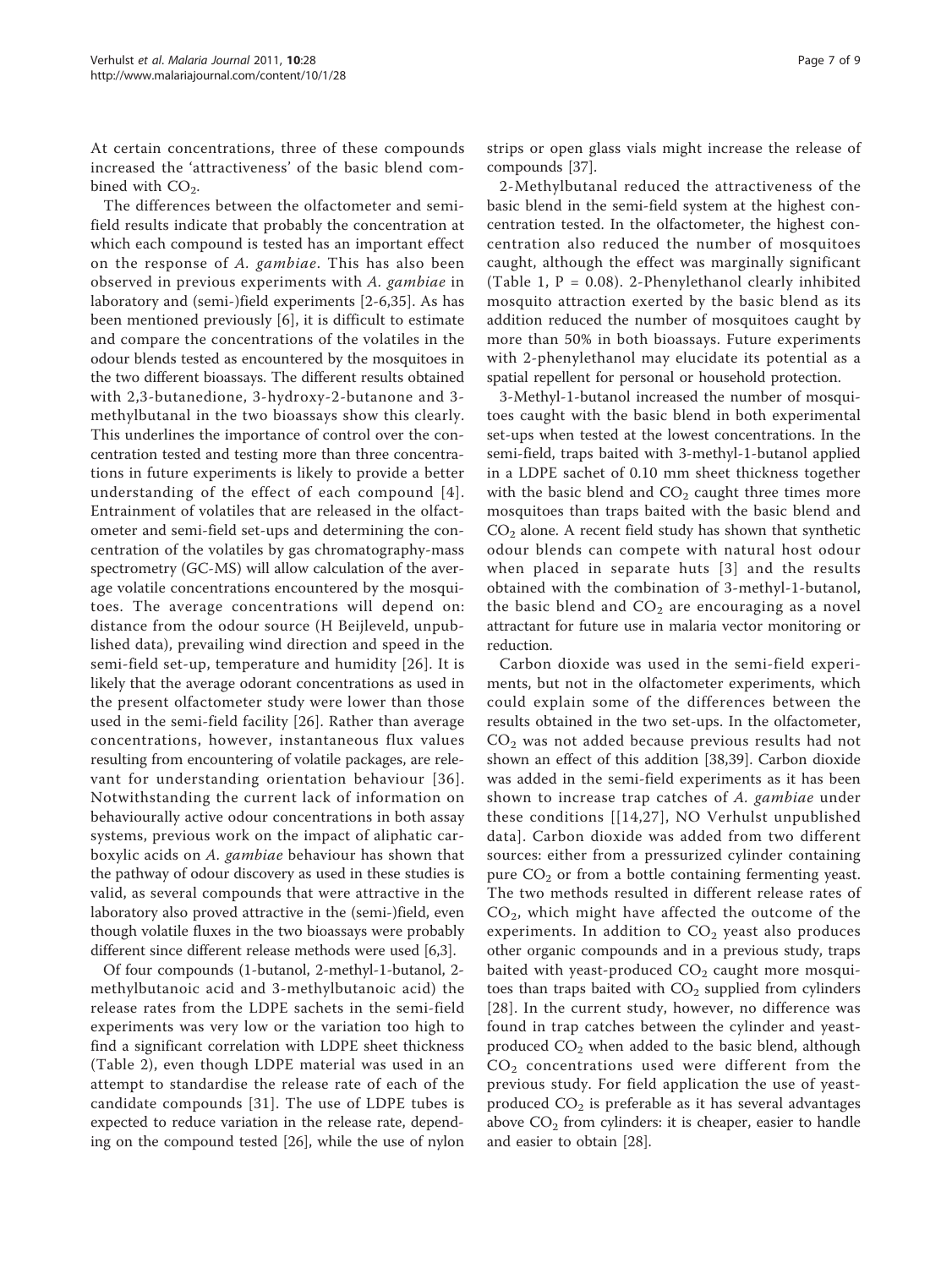#### <span id="page-7-0"></span>Conclusions

To date only a limited number of compounds that have an impact on the host-seeking behaviour of A. gambiae have been identified [2]. The identification of volatiles released by human skin bacteria resulted in a selection of 10 compounds of which eight had an effect on hostseeking behaviour in the laboratory and six in the semifield. Two compounds showed a similar result in both bioassays and in multiple concentrations. 2-Phenylethanol reduced, whereas 3-methyl-1-butanol increased the attractiveness of the basic blend in both set-ups.

Carbon dioxide produced by yeast-sugar solutions applied from bottles, together with ammonia, lactic acid, tetradecanoic acid and 3-methyl-1-butanol applied in LDPE sachets can be an easy to use, cost-effective combination for monitoring and possible reduction of A. gambiae populations. In so-called push-pull systems [3,15,20,[40-42\]](#page-8-0), the synthetic odour blend including 3-methyl-1-butanol may be used to 'pull' mosquitoes into traps. 2-Phenylethanol is a candidate compound to be added as a spatial repellent to 'push' mosquitoes away from human dwellings.

#### Acknowledgements

We would like to thank Frans van Aggelen, David Alila, André Gidding, Elizabeth Masinde, David Owaga, Dennis Veldhuizen, and Léon Westerd for rearing mosquitoes and, Mike Okal and Evelyn Olanga for their help with semi-field experiments. This study was funded by a grant from the Foundation for the National Institutes of Health (FNIH) through the Grand Challenges in Global Health Initiative (GCGH#121).

#### Author details

<sup>1</sup> Laboratory of Entomology, Wageningen University and Research Centre, P. O. Box 8031, 6700 EH, Wageningen, The Netherlands. <sup>2</sup>International Centre of Insect Physiology and Ecology, Mbita Point Research and Training Centre, P.O. Box 30, Mbita Point, Kenya. <sup>3</sup>School of Biological Sciences, University of Nairobi, P.O. Box 30197 - 00100 GPO, Nairobi, Kenya.

#### Authors' contributions

The initial experimental designs were developed by NOV, RCS, JJAL and WRM. GBK and NOV conducted the behavioural experiments in the laboratory, PAM the semi-field experiments. NOV drafted the manuscript. RCS, WT, JJAL and WRM contributed to drafting the final manuscript. All authors read and approved the final manuscript.

#### Competing interests

The authors declare that they have no competing interests.

Received: 15 October 2010 Accepted: 8 February 2011 Published: 8 February 2011

#### References

- 1. Takken W, Knols BGJ: [Odor-mediated behavior of afrotropical malaria](http://www.ncbi.nlm.nih.gov/pubmed/9990718?dopt=Abstract) [mosquitoes.](http://www.ncbi.nlm.nih.gov/pubmed/9990718?dopt=Abstract) Annu Rev Entomol 1999, 44:131-157.
- 2. Smallegange RC, Takken W: Host-seeking behaviour of mosquitoes responses to olfactory stimuli in the laboratory. In Olfaction in vector-host interactions. Volume 2. Edited by: Takken W, Knols BGJ. Wageningen: Wageningen Academic Publishers; 2010:143-180.
- 3. Okumu FO, Killeen GF, Ogoma S, Biswaro L, Smallegange RC, Mbeyela E, Titus E, Munk C, Ngonyani H, Takken W, Mshinda H, Mukabana WR, Moore SJ: [Development and field evaluation of a synthetic mosquito](http://www.ncbi.nlm.nih.gov/pubmed/20126628?dopt=Abstract) [lure that is more attractive than humans.](http://www.ncbi.nlm.nih.gov/pubmed/20126628?dopt=Abstract) PLoS ONE 2010, 5:e8951.
- 4. Smallegange RC, Qiu YT, van Loon JJA, Takken W: [Synergism between](http://www.ncbi.nlm.nih.gov/pubmed/15703334?dopt=Abstract) [ammonia, lactic acid and carboxylic acids as kairomones in the host](http://www.ncbi.nlm.nih.gov/pubmed/15703334?dopt=Abstract)[seeking behaviour of the malaria mosquito](http://www.ncbi.nlm.nih.gov/pubmed/15703334?dopt=Abstract) Anopheles gambiae sensu stricto [\(Diptera: Culicidae\).](http://www.ncbi.nlm.nih.gov/pubmed/15703334?dopt=Abstract) Chem Senses 2005, 30:145-152.
- 5. Braks MAH, Meijerink J, Takken W: The response of the malaria mosquito, Anopheles gambiae, to two components of human sweat, ammonia and L-lactic acid, in an olfactometer. Physiol Entomol 2001, 26:142-148.
- 6. Smallegange RC, Qiu YT, Bukovinszkiné-Kiss G, van Loon JJA, Takken W: [The](http://www.ncbi.nlm.nih.gov/pubmed/19626371?dopt=Abstract) [effect of aliphatic carboxylic acids on olfaction-based host-seeking of](http://www.ncbi.nlm.nih.gov/pubmed/19626371?dopt=Abstract) [the malaria mosquito](http://www.ncbi.nlm.nih.gov/pubmed/19626371?dopt=Abstract) Anopheles gambiae sensu stricto. J Chem Ecol 2009, 35:933-943.
- 7. Knols BGJ, van Loon JJA, Cork A, Robinson RD, Adam W, Meijerink J, de Jong R, Takken W: Behavioural and electrophysiological responses of the female malaria mosquito Anopheles gambiae (Diptera: Culicidae) to Limburger cheese volatiles. Bull Entomol Res 1997, 87:151-159.
- 8. Qiu YT, Smallegange RC, Ter Braak CJF, Spitzen J, van Loon JJA, Jawara M, Milligan P, Galimard AM, Van Beek TA, Knols BGJ, Takken W: [Attractiveness](http://www.ncbi.nlm.nih.gov/pubmed/18047195?dopt=Abstract) [of MM-X traps baited with human or synthetic odor to mosquitoes](http://www.ncbi.nlm.nih.gov/pubmed/18047195?dopt=Abstract) [\(Diptera: Culicidae\) in the Gambia.](http://www.ncbi.nlm.nih.gov/pubmed/18047195?dopt=Abstract) J Med Entomol 2007, 44:970-983.
- 9. Smallegange RC, Knols BGJ, Takken W: [Effectiveness of synthetic versus](http://www.ncbi.nlm.nih.gov/pubmed/20496580?dopt=Abstract) [natural human volatiles as attractants for](http://www.ncbi.nlm.nih.gov/pubmed/20496580?dopt=Abstract) Anopheles gambiae (Diptera: Culicidae) [sensu stricto](http://www.ncbi.nlm.nih.gov/pubmed/20496580?dopt=Abstract). J Med Entomol 2010, 47:338-344.
- 10. Mboera LEG, Takken W: Carbon dioxide chemotropism in mosquitoes (Diptera: Culicidae) and its potential in vector surveillance and management programmes. Med Vet Entomol 1997, 85:355-368.
- 11. Gillies MT: The role of carbon dioxide in host-finding by mosquitoes (Diptera:Culicidae): a review. Bull Entomol Res 1980, 70:525-532.
- 12. Costantini C, Gibson G, Sagnon N, della Torre A, Brady J, Coluzzi M: [Mosquito responses to carbon dioxide in a West African Sudan savanna](http://www.ncbi.nlm.nih.gov/pubmed/8887331?dopt=Abstract) [village.](http://www.ncbi.nlm.nih.gov/pubmed/8887331?dopt=Abstract) Med Vet Entomol 1996, 10:220-227.
- 13. Mboera LEG, Takken W, Sambu EZ: The response of [Culex quinquefasciatus](http://www.ncbi.nlm.nih.gov/pubmed/10948375?dopt=Abstract) [\(Diptera: Culicidae\) to traps baited with carbon dioxide, 1-octen-3-ol,](http://www.ncbi.nlm.nih.gov/pubmed/10948375?dopt=Abstract) [acetone, butyric acid and human foot odour in Tanzania.](http://www.ncbi.nlm.nih.gov/pubmed/10948375?dopt=Abstract) Bull Entomol Res 2000, 90:155-159.
- 14. Schmied WH, Takken W, Killeen GF, Knols BGJ, Smallegange RC: [Evaluation](http://www.ncbi.nlm.nih.gov/pubmed/18980669?dopt=Abstract) [of two counterflow traps for testing behaviour-mediating compounds](http://www.ncbi.nlm.nih.gov/pubmed/18980669?dopt=Abstract) for the malaria vector [Anopheles gambiae s.s.](http://www.ncbi.nlm.nih.gov/pubmed/18980669?dopt=Abstract) under semi-field [conditions in Tanzania.](http://www.ncbi.nlm.nih.gov/pubmed/18980669?dopt=Abstract) Malar J 2008, 7:230.
- 15. Jawara M, Smallegange RC, Jeffries D, Nwakanma DC, Awolola TS, Knols BGJ, Takken W, Conway DJ: [Optimizing odor-baited trap methods](http://www.ncbi.nlm.nih.gov/pubmed/19997640?dopt=Abstract) [for collecting mosquitoes during the malaria season in The Gambia.](http://www.ncbi.nlm.nih.gov/pubmed/19997640?dopt=Abstract) PLoS ONE 2009, 4:e8167.
- 16. Qiu YT, Smallegange RC, van Loon JJA, Ter Braak CJF, Takken W: [Interindividual variation in the attractiveness of human odours to the](http://www.ncbi.nlm.nih.gov/pubmed/17044878?dopt=Abstract) malaria mosquito [Anopheles gambiae s.s.](http://www.ncbi.nlm.nih.gov/pubmed/17044878?dopt=Abstract). Med Vet Entomol 2006, 20:280-287.
- 17. Schreck CE, Kline DL, Carlson DA: [Mosquito attraction to substances from](http://www.ncbi.nlm.nih.gov/pubmed/2230769?dopt=Abstract) [the skin of different humans.](http://www.ncbi.nlm.nih.gov/pubmed/2230769?dopt=Abstract) J Am Mosq Control Assoc 1990, 6:406-410.
- 18. Knols BGJ, De Jong R, Takken W: [Differential attractiveness of isolated](http://www.ncbi.nlm.nih.gov/pubmed/8594668?dopt=Abstract) [humans to mosquitoes in Tanzania.](http://www.ncbi.nlm.nih.gov/pubmed/8594668?dopt=Abstract) Trans R Soc Trop Med Hyg 1995, 89:604-606.
- 19. Mukabana WR, Takken W, Coe R, Knols BG: [Host-specific cues cause](http://www.ncbi.nlm.nih.gov/pubmed/12513703?dopt=Abstract) [differential attractiveness of Kenyan men to the African malaria vector](http://www.ncbi.nlm.nih.gov/pubmed/12513703?dopt=Abstract) [Anopheles gambiae](http://www.ncbi.nlm.nih.gov/pubmed/12513703?dopt=Abstract). Malar J 2002, 1:17.
- 20. Logan JG, Birkett MA, Clark SJ, Powers S, Seal NJ, Wadhams LJ, Mordue AJ, Pickett JA: [Identification of human-derived volatile chemicals that](http://www.ncbi.nlm.nih.gov/pubmed/18306972?dopt=Abstract) [interfere with attraction of](http://www.ncbi.nlm.nih.gov/pubmed/18306972?dopt=Abstract) Aedes aegypti mosquitoes. J Chem Ecol 2008, 34:308-322.
- 21. Bernier UR, Kline DL, Schreck CE, Yost RA, Barnard DR: [Chemical analysis of](http://www.ncbi.nlm.nih.gov/pubmed/12322940?dopt=Abstract) [human skin emanations: comparison of volatiles from humans that](http://www.ncbi.nlm.nih.gov/pubmed/12322940?dopt=Abstract) [differ in attraction of](http://www.ncbi.nlm.nih.gov/pubmed/12322940?dopt=Abstract) Aedes aegypti (Diptera: Culicidae). J Am Mosq Control Assoc 2002, 18:186-195.
- 22. Bernier UR, Kline DL, Barnard DR, Schreck CE, Yost RA: [Analysis of human](http://www.ncbi.nlm.nih.gov/pubmed/10701259?dopt=Abstract) [skin emanations by gas chromatography/mass spectrometry. 2.](http://www.ncbi.nlm.nih.gov/pubmed/10701259?dopt=Abstract) [Identification of volatile compounds that are candidate attractants for](http://www.ncbi.nlm.nih.gov/pubmed/10701259?dopt=Abstract) [yellow fever mosquito \(](http://www.ncbi.nlm.nih.gov/pubmed/10701259?dopt=Abstract)Aedes aegypti). Anal Chem 2000, 72:747-756.
- 23. Penn DJ, Oberzaucher E, Grammer K, Fischer G, Soini HA, Wiesler D, Novotny MV, Dixon SJ, Xu Y, Brereton RG: Individual and gender fingerprints in human body odour. J Roy Soc Interface 2007, 4:331-340.
- 24. Verhulst NO, Beijleveld H, Knols BGJ, Takken W, Schraa G, Bouwmeester HJ, Smallegange RC: [Cultured skin microbiota attracts malaria mosquitoes.](http://www.ncbi.nlm.nih.gov/pubmed/20017925?dopt=Abstract) Malar J 2009, 8:302.